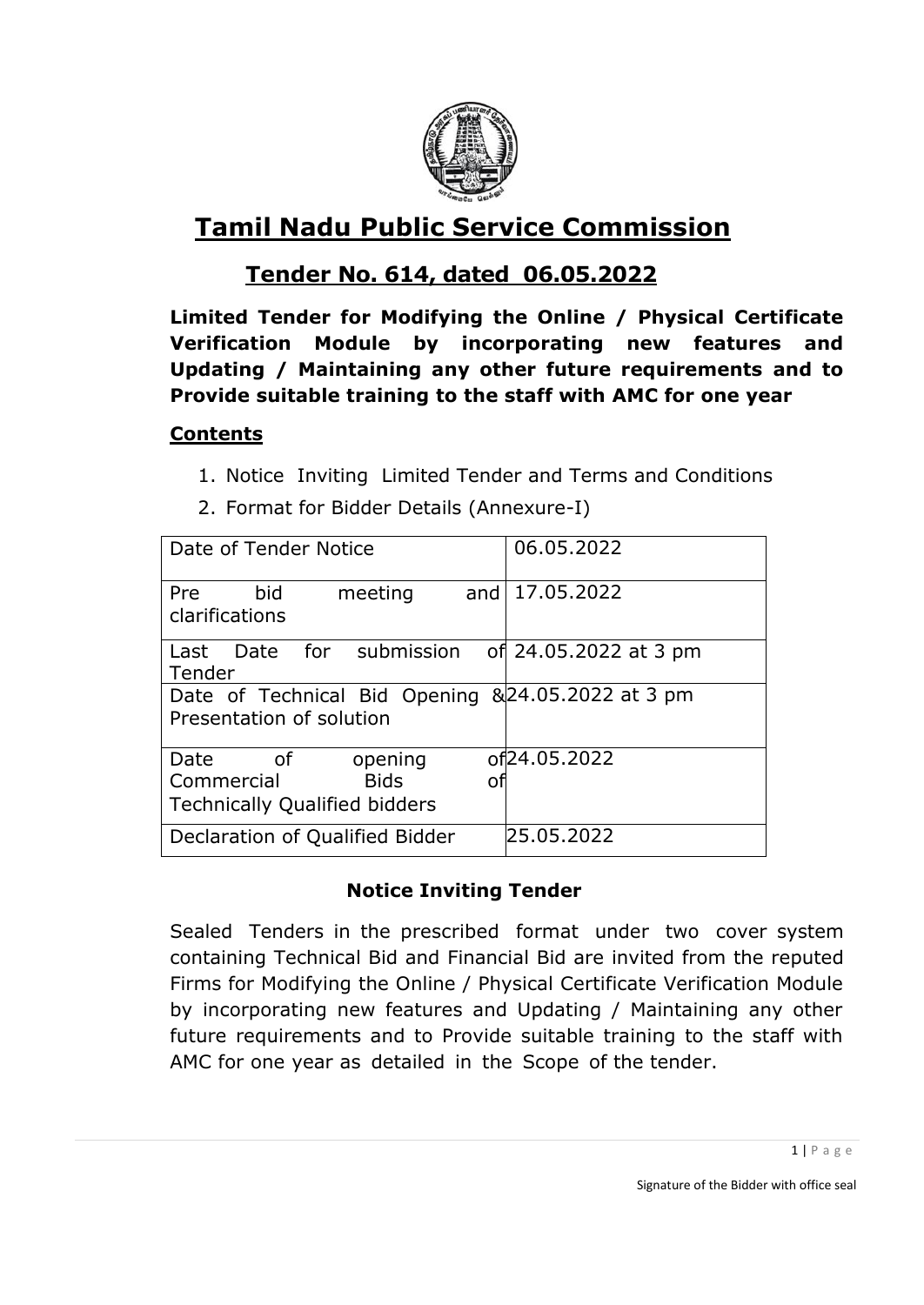## **I. Scope of the work :**

## **Activity – I**

Certain Modifications to be made in the software of Online / Physical Certificate Verification exclusively in the following Modules/subject from time to time based on the TNPSC requirements:

- i) PSTM Module
- ii) Communal Reservation
- iii) Corrections in Auto Error Reports
- iv) On-Screen/Physical CV Training Module
- v) Combine OCV/Physical data for more than one phase of

OCV/Physical

## **Activity – II**

To develop and integrate the new requirements in the existing software module with Annual Maintenance Contract for a period of one Year and to provide suitable training to the staff for handling the Online / Physical Certificate Verification Module after the Completion.

#### **Terms and Conditions**

- 1. The Agency shall be required to maintain the content management tool to make the On-Screen/Physical Certificate Verification Application dynamic and interactive.
- 2. The agency shall be required to find and rectify all the errors regarding the On-Screen/Physical Certificate Verification Application.
- 3. If necessary, the agency shall also be required to redesign the On-Screen/Physical Certificate Verification Application in accordance with the mandatory requirements based on Government guidelines or the needs of TNPSC.
- 4. Any other work not specified above, but required for On-Screen/Physical Certificate Verification Application shall be done by the agency.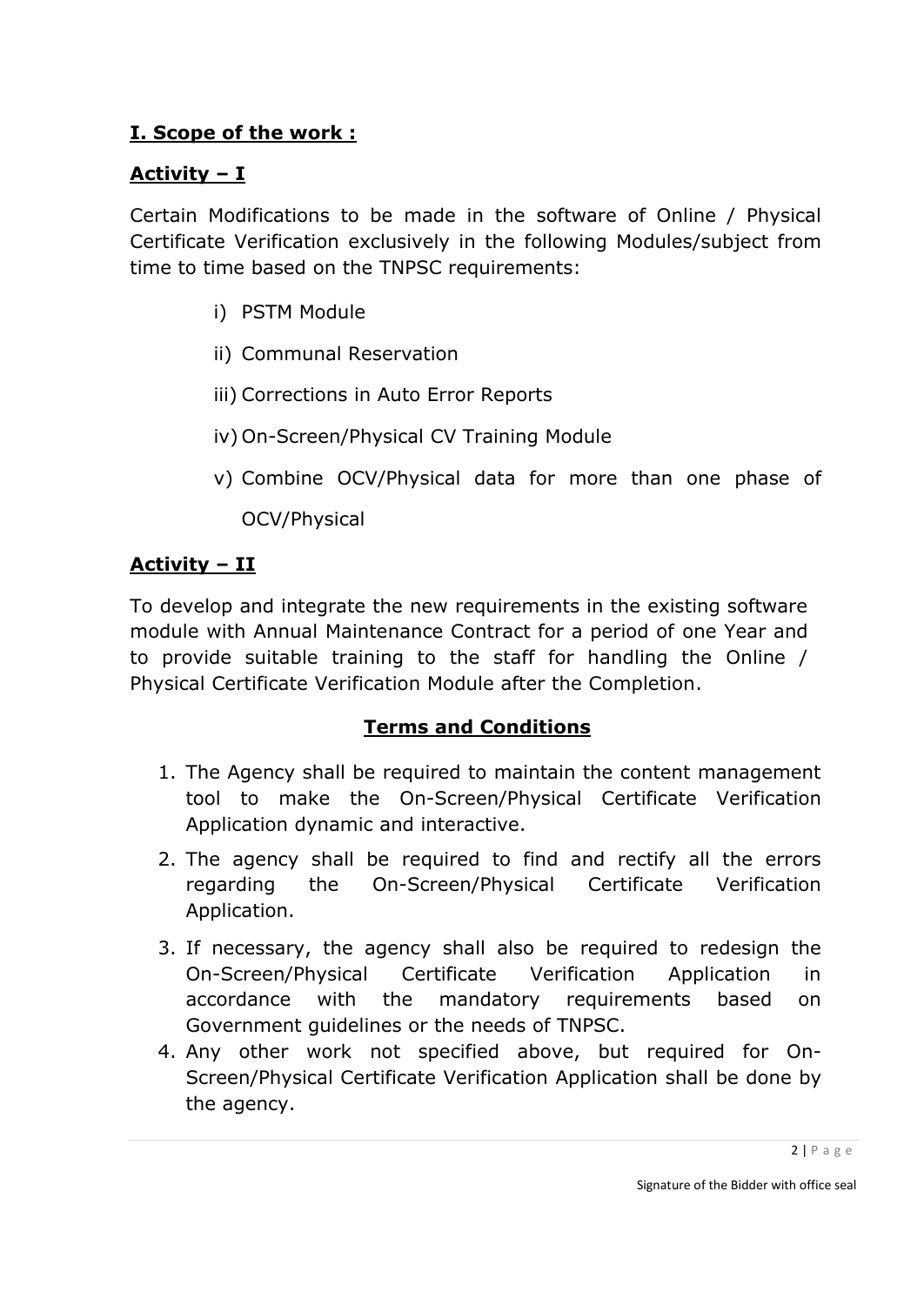- 5. A copy of CD/DVD containing the backend software/source code shall be made available to TNPSC on installation and after every stage affecting the source code.
- 6. The agency shall undertake Security audit for the On-Screen/Physical Certificate Verification Application, in case of inclusion of any fresh module or as and when necessary, from TNeGA empanelled agencies/auditors.
- 7. The agency shall have to provide security from virus/ vulnerable attacks and hacking of the On-Screen/Physical Certificate Verification App. In case of Virus or Hacking or vulnerable attack, the agency shall have to re-create/restore the On-Screen/Physical Certificate Verification Application as per the requirements of TNPSC.
- 8. The agency shall take instantaneous steps to resolve the issues / vulnerabilities / alerts, if any, noticed at any point of time or pointed out by any Government agency during the tenure of this contract.
- 9. The agency shall be required to undertake full responsibility of the safe custody, security of data supplied by TNPSC. It shall be ensured that there is no transmission of content in any form to any individual or institution outside the purview of On-Screen/Physical Certificate Verification Application maintenance.
- 10. The agency shall have to provide the training to the Commission's staff regarding On-Screen/Physical Certificate Verification Application.
- 11. Sufficient man power shall be deployed in this project and atleast one developer shall be deputed and made available in the TNPSC office premises.
- 12. The agency should engage experienced Professional personnel for the development.

## **II. Eligibility:**

- 1. The Service Provider should be an Indian Registered firm from IT and ITES business.
- 2. The Service Provider should have atleast  $5$  years of experience in providing trained manpower and Executed IT enabled Services to Government Departments, Public Sector Companies, Government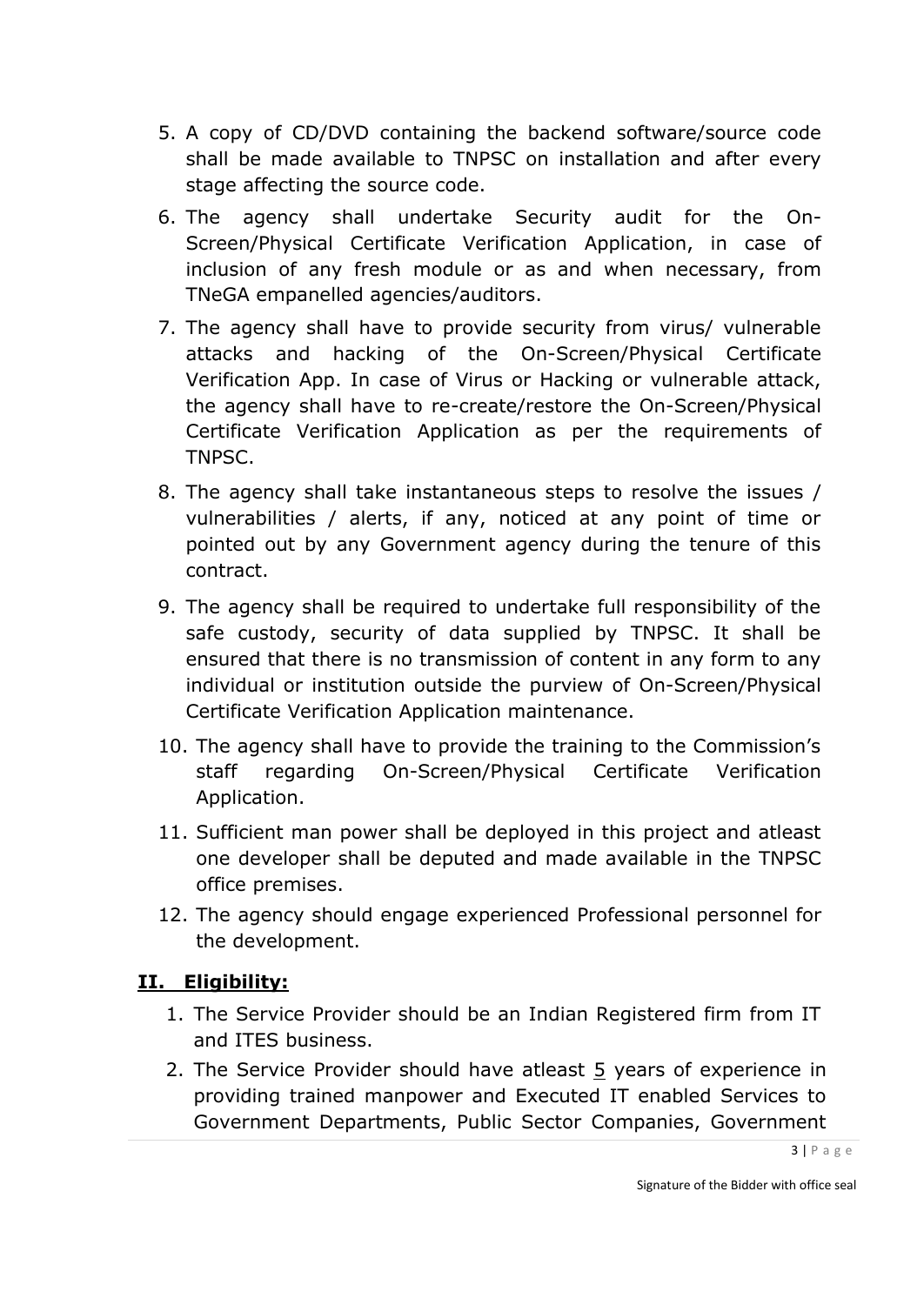Autonomous organizations or reputed private companies. The Service Provider should have executed a minimum of 3 such contracts during last 3 years.

- 3. The bidder should have registered office / operating branch at Chennai, Tamil Nadu.
- 4. The bidder should have minimum Annual Turnover of Rs.50 Lakh for preceding three accounting years between 2018-2019, 2019- 2020 and 2020-2021.
- 5. The bidder should have rendered service for atleast 5 years in Government Sector or similar work in reputed firms.
- 6. The Service Provider should have its own Bank Account.
- 7. All terms & conditions of tender are acceptable to agency/firm.

#### **III. General Conditions:**

- 1. Incomplete Tenders are liable to be rejected. Conditional bids will not be considered and be rejected.
- 2. Successful vendor shall accept the work order within a week of receipt of work order. Otherwise, EMD will be forfeited.
- 3. The software development shall be completed within a period of 4 months from the date of issue of work order.
- 4. Only those firms which, in their individual capacity, satisfy the eligibility criteria, need to quote for this tender and the bids submitted by the bidders who do not fulfill the eligibility criteria will be summarily rejected.
- 5. The bidder should have the resources having knowledge in various software platforms (Software languages and database handling)
- 6. The bidder should establish the required infrastructure and provide necessary manpower.
- 7. The software shall be in Content Management System (CMS) so as to be user friendly and the Staff of the TNPSC shall change the content as per the requirement from time to time.
- 8. The bidder should provide all the source code to the TNPSC and training to the staff of TNPSC within 6 months. All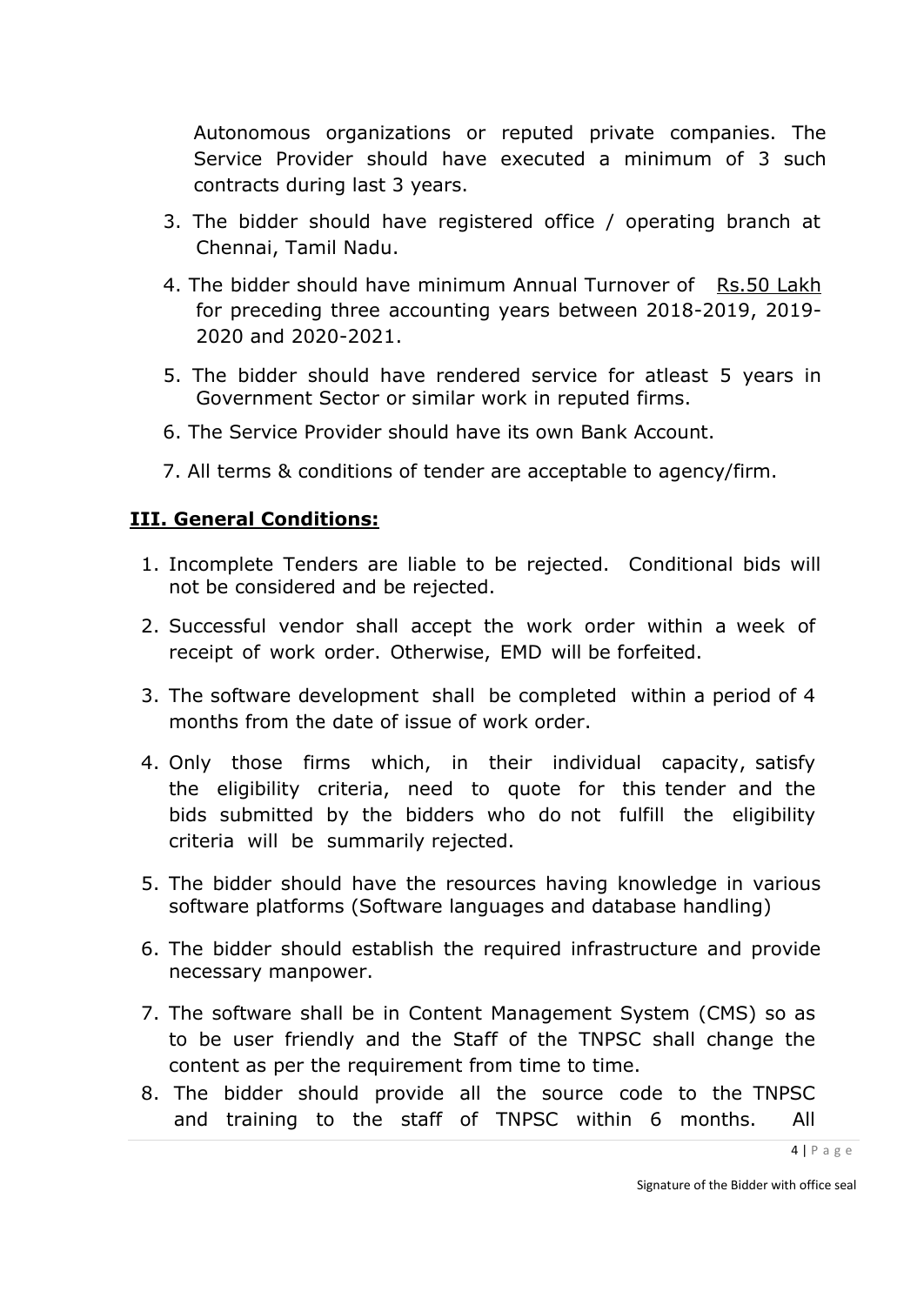material/product and related codes would be property of TNPSC and bidder should not reuse/replicate/transfer the same to anyone else. The bidder should provide all admin/ user manuals. The bidder should also provide support for all future upgrades/initiatives of TNPSC related to these modules.

- 9. The bidder should use the licensed, latest and legal software for the development of software modules. TNPSC prefers Open source software for this project.
- 10.All statutory obligations vests with the bidder. The Employee Provident Fund (EPF) and Employee State Insurance (ESI) contribution in respect of all employees shall be borne by the Service Provider.
- 11.The service provider should have valid license from the competent authority under the provisos of Contract Labour Act, 1970 and Contract Labour (Regulations & Abolition) Central Rules, 1971.
- 12.Working Hours: The normal working hours of TNPSC will be from 10.00 AM to 5.45 PM and five days a week (i.e. Monday to Friday). However in case of emergencies / exigencies or during examinations, the working hours and working days are likely to be extended i.e. even on Saturdays and Sundays / (24x7).
- 13.TNPSC will award the contract to the Tenderer whose Tender has been determined to be substantially responsive and has been determined as the lowest evaluated bid, provided further that the Tenderer is determined to be competent to execute the job satisfactorily. TNPSC shall however not bind itself to accept the lowest or any tender, wholly or in part.
- 14.TNPSC, reserves the right to accept or reject any Tender, and to annul the Tender process and to reject all bids at any time prior to award of the contract, without thereby incurring any liability to the affected Tenderer or Tenderers on the grounds of its action. The decision of TNPSC in this regard would be final and binding.
- 15.Entire activities shall be done by the successful bidder themselves and it should not be outsourced.
- 16.Corrupt or Fraudulent Practices: Bidders should observe the highest standard of ethics during the execution of such contracts.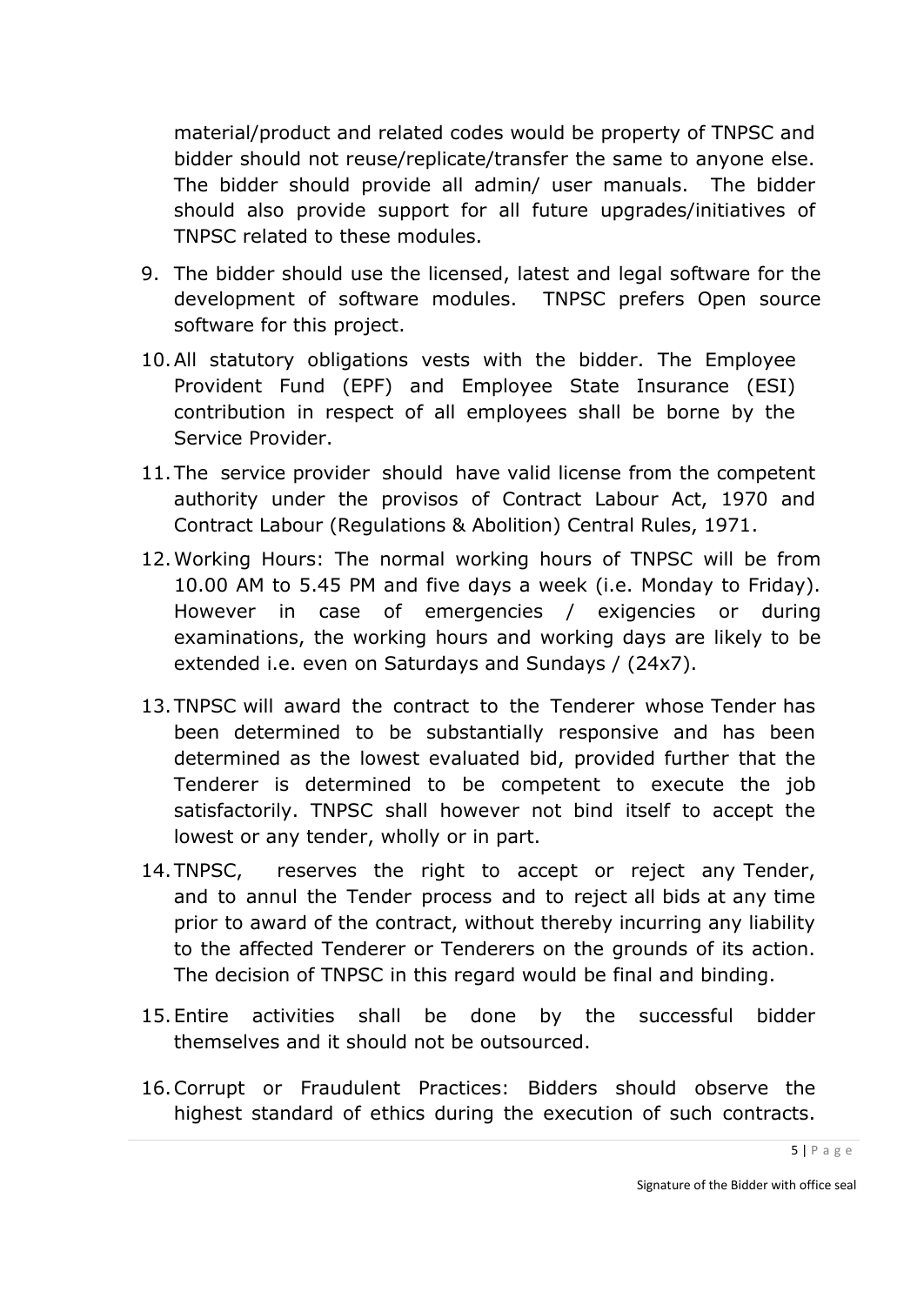TNPSC will reject a proposal if it is found that the Bidder recommended for award has engaged in corrupt or fraudulent practice(s) while competing for the contract in question.

- 17.The company should not have been blacklisted by any State Govt. / Central Govt. Department / PSU for any reason.
- 18. Income Tax, GST and other taxes as applicable shall be deducted at source.
- 19.The bidder should enclose copies of documents substantiating their claims in this tender, failing which the tender will be rejected without any further information.
- 20.Page reference for the enclosed documents shall be made in the respective places of the eligibility conditions and other conditions, wherever necessary.
- 21.AMC is initially for a period of one year and based on the performance of the vendor, the contract period may be extended for one year subject to the orders of the TNPSC.
- 22.Further, the Company should continue the work for three months till the engagement of the next vendor after completion of the contract period.
- 23.No amount should be claimed other than that mentioned in the Price bid for the work.
- 24.The company is responsible for the smooth functioning of the software without any interruption and essential server support to be given and no separate amount should be claimed for that.

#### **IV. Submission of Bids :**

**1. Cover-I:** The Technical Bid envelop shall contain necessary documentary evidences to substantiate the parameters indicated in the tender document.

**2. Cover – II:** The Financial Bid should contain only Price Bid as in Annexure-I. In case, any bidder encloses the financial bid within technical bid, the same shall be rejected summarily.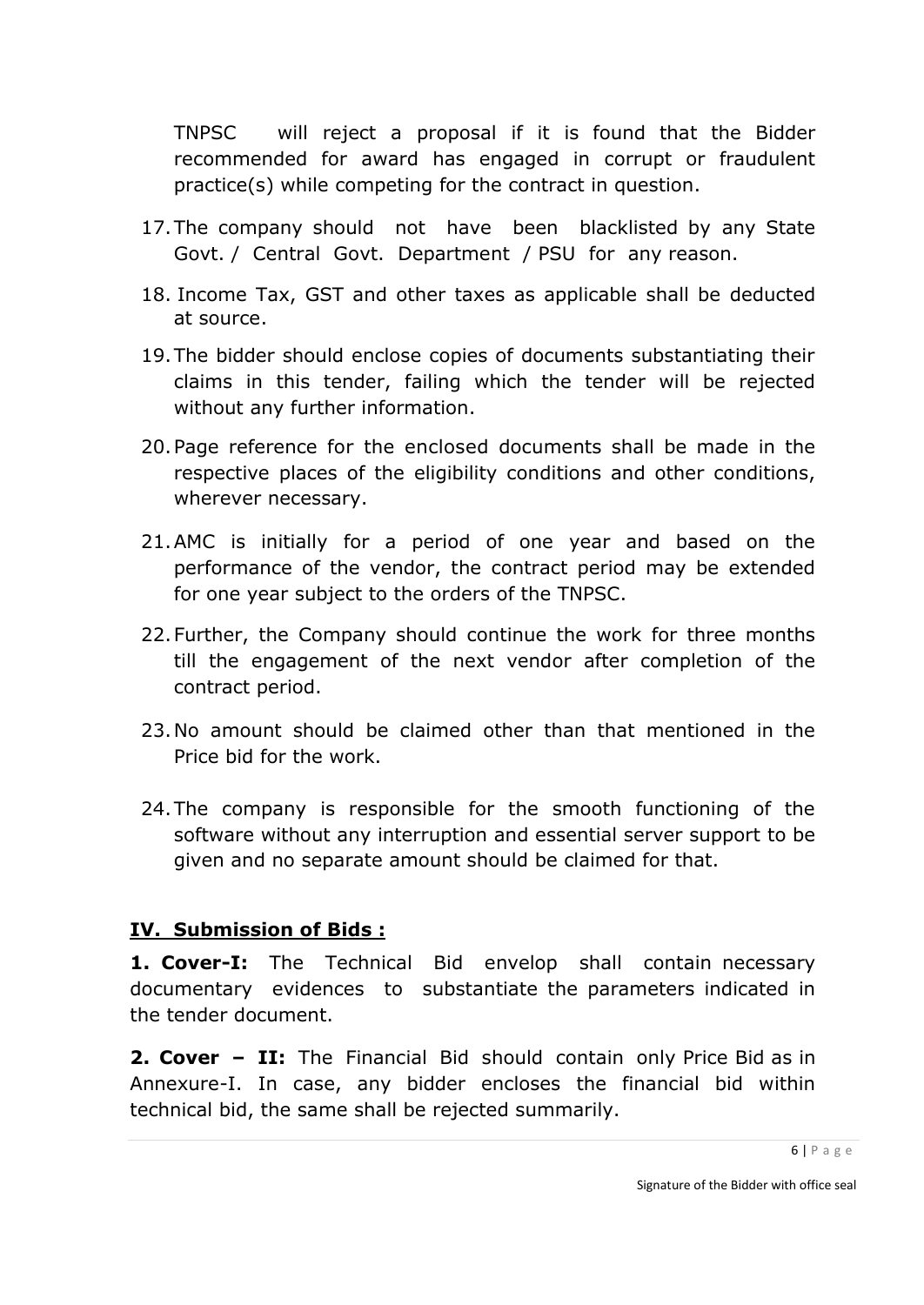### **V. Evaluation of Bids :**

**1. Technical Evaluation** shall be done based on the following items:-

- a. Experience in this field
- b. No. of similar Projects done
- c. Infrastructure
- d. Technical Manpower
- e. Technical Proposal
- f. Presentation
- g. Annual Turnover 2018-2021
- h. Execution of 3 such contracts etc.,

#### **2. Financial Evaluation**

- a) The Financial Bid of those Bidders who have been found to be technically eligible will alone be opened. The Financial bids of ineligible bidders will not be opened.
- b) The Financial Bids shall be opened in the presence of representatives of technically eligible Bidders, who may like to be present. Financial bid will be opened on the date and time mentioned in the fact sheet at the office of TNPSC .

#### **VI. Validity of Bids :**

The bids submitted for this tender shall be valid for 6 months from the date of submission of tender.

#### **VII. EARNEST MONEY DEPOSIT (EMD):**

- 1) The bidder should enclose the bid security (EMD) of Rs.25000/ (Rupees Twenty Five Thousand only) in the form of Demand Draft obtained in favour of The Secretary, Tamil Nadu Public Service Commission.
- 2) EMD of all unsuccessful bidders would be released by TNPSC within one (1) month of the bidder being notified as being unsuccessful.
- 3) EMD of the successful bidder will be adjusted in the Security Deposit.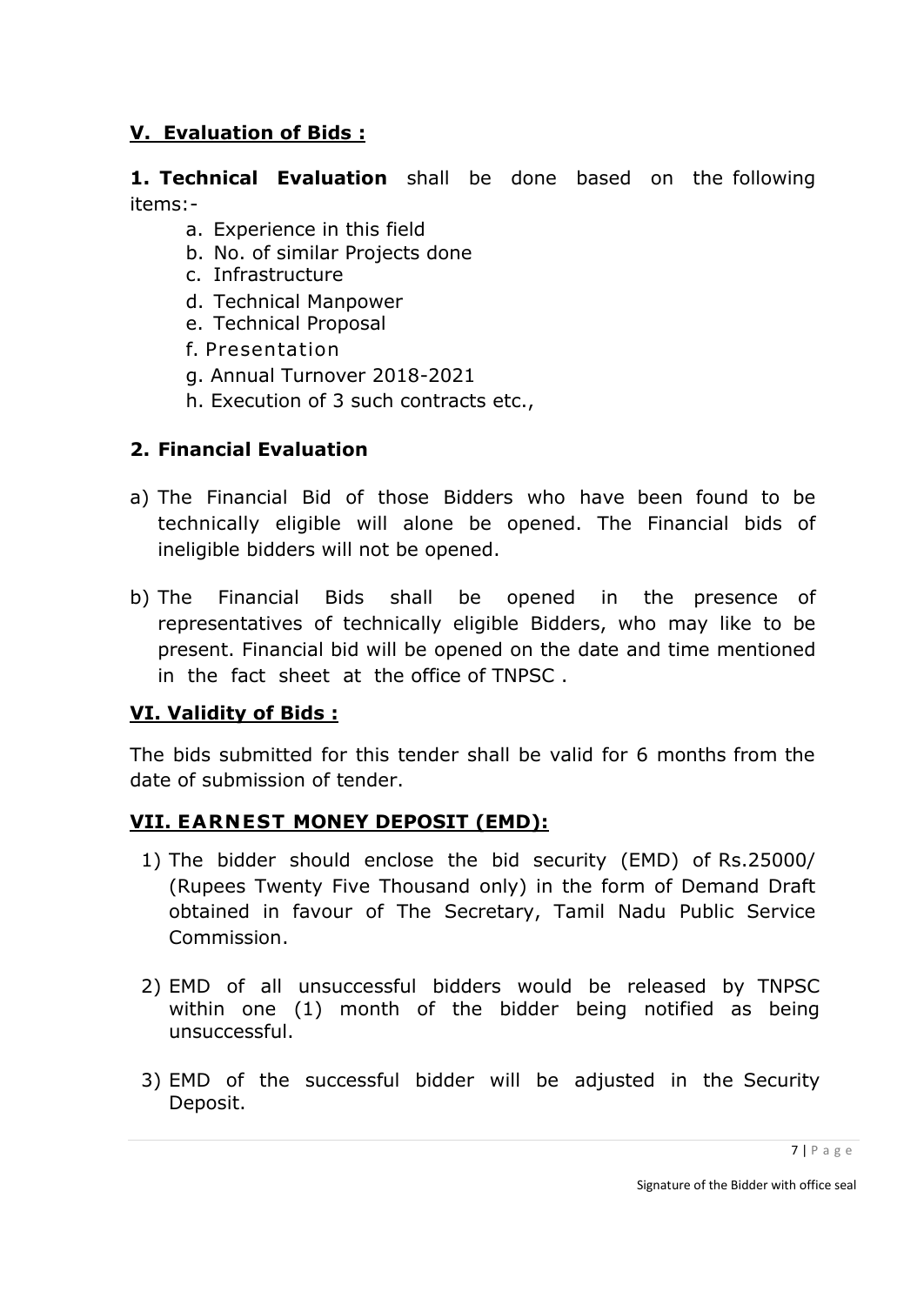- 4) The EMD amount is interest free and will be refundable to the unsuccessful bidders without any accrual of interest over it.
- 5) The Earnest Money will be forfeited on account of one or more of the following reasons:
	- i) Bidder withdraws its Bid during the validity period specified in Tender Document.
	- ii) In case of a successful bidder, the said bidder fails to sign the Agreement in time; or furnish Performance Bank Guarantee.
	- iii) In case of the bidder could not execute and complete the project in time

#### **VIII. Right to Terminate the Process :**

TNPSC reserves the right to annul the Tender Document process, or to accept or reject any or all the Bids in whole or part at any time without assigning any reason and without incurring any liability to the affected bidder(s) or any obligation to inform the affected bidder(s) on the grounds for such decision.

#### **IX. Clarifications and amendments of Tender Document :**

- 1. During the process of evaluation of Bids, TNPSC may, at its discretion, ask Bidders for clarifications on their bid. The Bidders are required to respond within the prescribed timeframe for any such clarification. In case of non-compliance, their bids will be disqualified and rejected without further notice.
- 2. TNPSC may, for any reason, modify the tender Document from time to time. The amendment(s) to the Tender Document would be clearly spelt out posted on the website as provided in the document and the bidders may be asked to amend their bids due to such amendments.

## **X. Late Bids :**

1. Bids received after the due date and the specified time (including the extended period, if any) for any reason whatsoever, shall not be entertained and shall be returned unopened. TNPSC shall not be responsible for any postal delay or non-receipt/ non-delivery of the documents. No further correspondence on the subject will be entertained.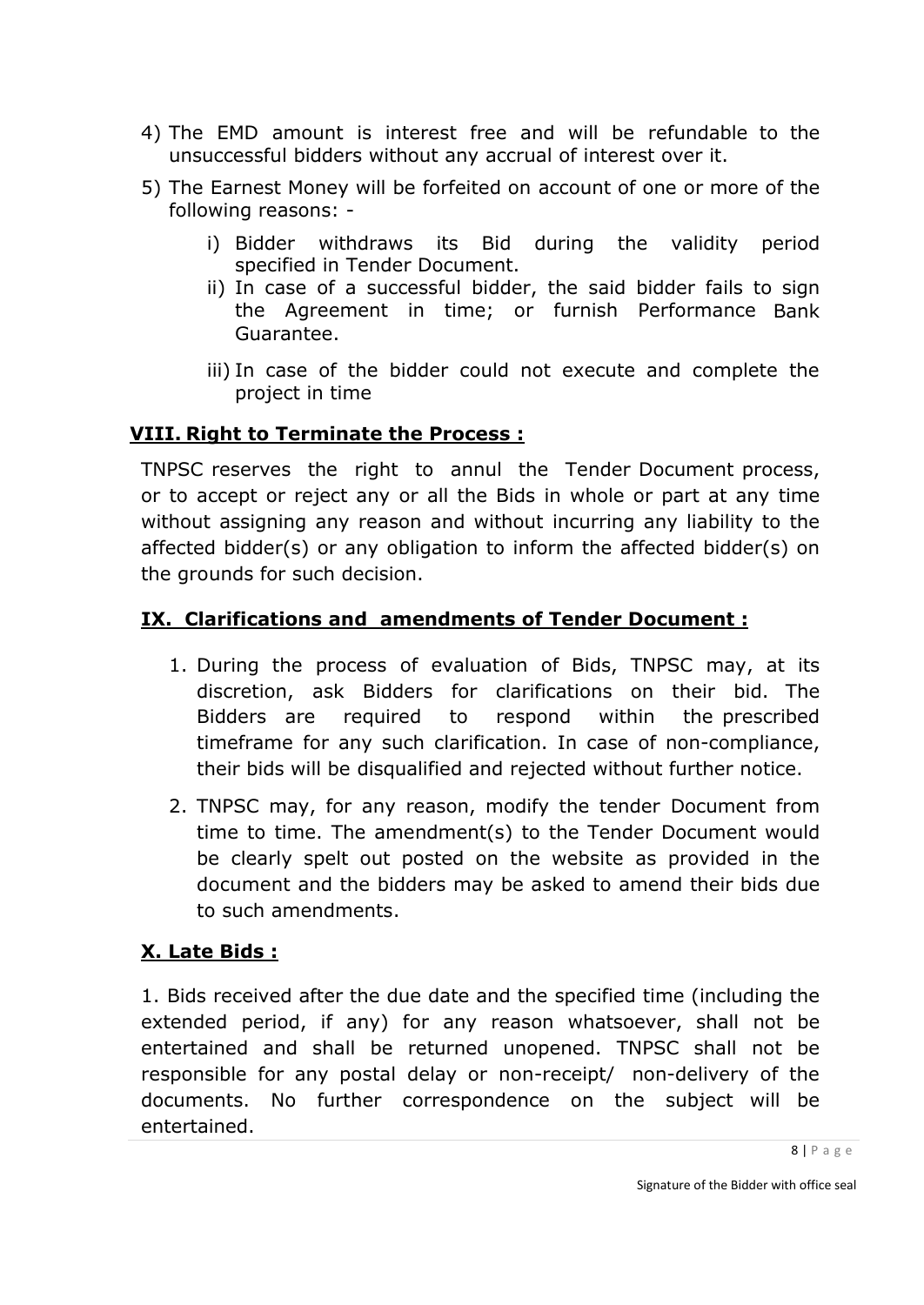#### **Note:-**

i. Evaluation Committee may, at its discretion, call for additional information from the bidder(s) through e-Mail / Fax / Telephone / Meeting or any other mode of communications. Such information has to be supplied within the setout time frame as provided by Evaluation Committee; otherwise Evaluation Committee shall make its own reasonable assumptions at the total risk and cost of the bidders and the bid is liable to be rejected. Seeking clarifications cannot be treated as Acceptance of the Bid. For verification of information submitted by the bidders, the committee may visit bidder's office at its own cost. The bidders shall provide all the necessary documents, samples and reference information as desired by the Committee. The bidders shall also assist the Committee in getting relevant information from the bidders' references.

## **XI. Notification of Award of Contract :**

TNPSC will notify the successful bidder in writing that its bid has been accepted.

## **XII. Signing of Contract :**

The successful bidder will sign the Contract within 16 working days from the date of issuing of work order.

## **XIII. Payment :**

50% Payment will be made to the bidder after successful completion of the projects within a period of 3 months. Balance 50 % shall be made after completion of full-fledged training to the Staff of the Commission successful execution of the software modules.

## **XIV.Penalty :**

1) If any of the stages specified, either not completed or not completed satisfactorily as per the approved time schedule, forming part of the contract agreement due to reasons solely and entirely attributable to the Selected Bidder and not in any way attributable to the delay on the part of TNPSC, a penalty @ 1.0% of the bid value of the delayed stage of the item, per day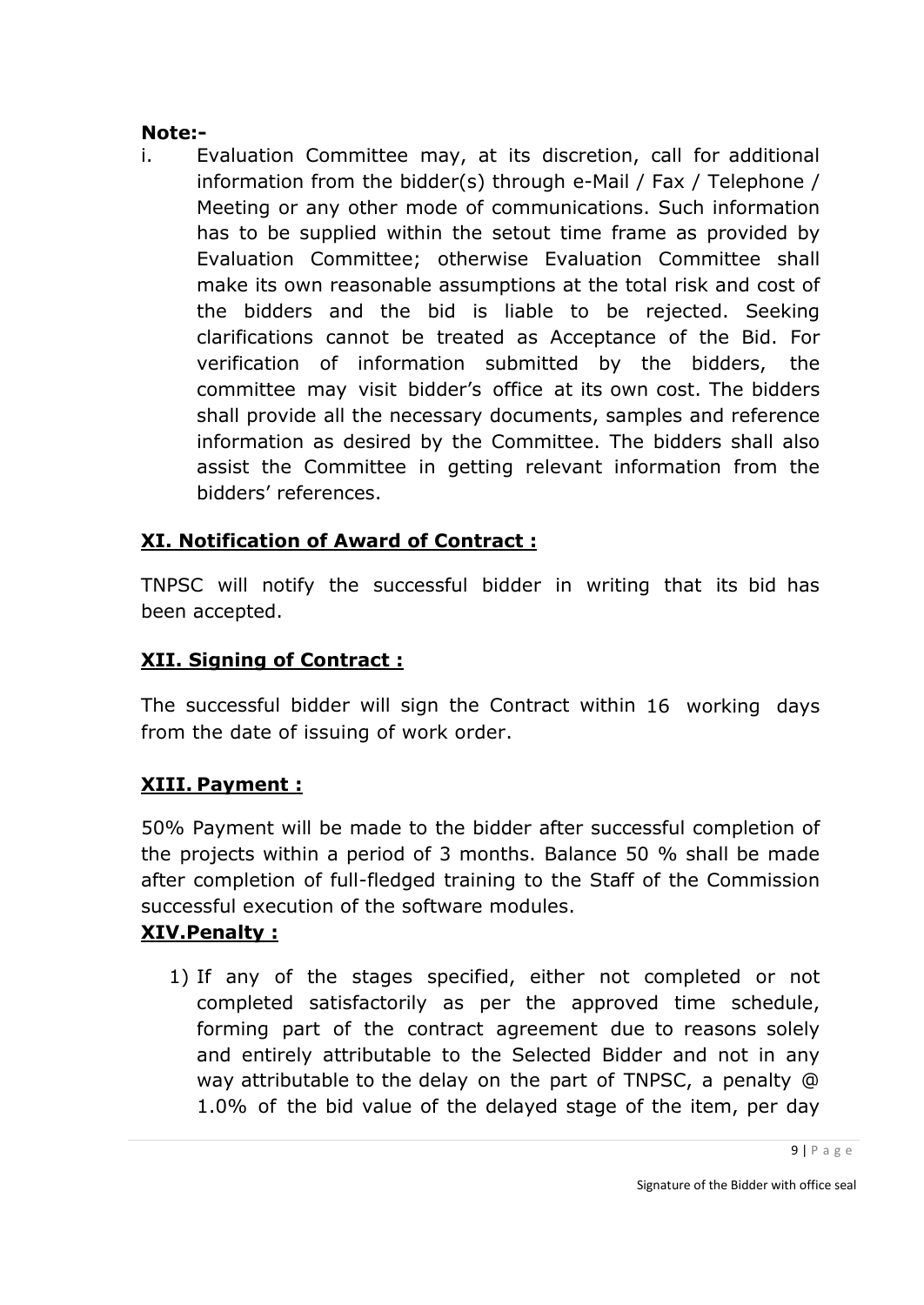(subject to a maximum of 10%) may be imposed and accordingly the time for the next stage be reduced by the TNPSC, to account for the delay.

2) If the delay adversely affects conduct of examination processes the Security Deposit and Performance Security will be forfeited and other legal action would be initiated as per terms and conditions of contract. The TNPSC may rescind this part of the contract and shall be free to get it done from any other agency at the risk and cost of the Selected Bidder.

> **Secretary**  Tamil Nadu Public Service Commission Chennai-3